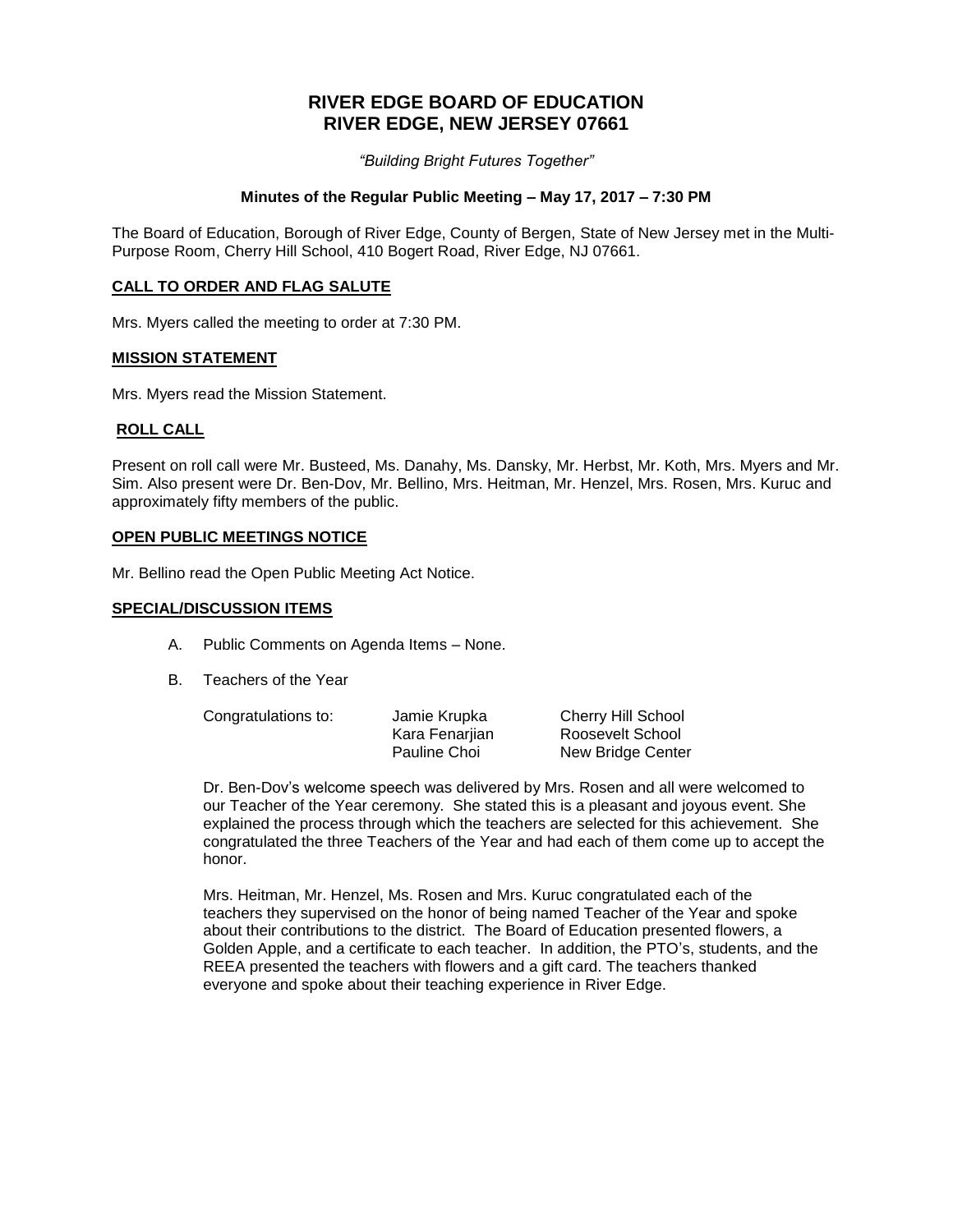C. Recognition of the winners of the Stock Market Game: "The Mo Show" video was shown, which introduced each student who participated. Questions were asked of each student. All needed to agree on each choice that was made for the Stock Market Game, and all agreed their favorite part was money. Two students represented the group in person and were given certificates.

## **RECEPTION**

D. Discussion of process to review results of district planning goal: Mrs. Myers received feedback from the Board after the last Board Meeting. An update to all Board members will be forwarded tonight or tomorrow. An Ad Hoc Committee will be convened to work with Administrators to re-review what was heard on May  $3<sup>rd</sup>$  and what collective thoughts are going forward. They will also evaluate and formulate a process, how we can proceed, options, what may work / not work and come back with Committee's thoughts. We will then have a meeting with the Committee's recommendation to move forward. They will explore further development in town and how this will affect our current buildings. Mrs. Dansky noted we need anticipated forethought of the future to not be caught off-guard by future development in town. Mr. Herbst said we need pro's and con's for possible outcomes that can take place. Mrs. Dansky also noted that options take time and nothing may happen next year. Mr. Koth suggested FAQ's be made available to answer questions when they come up, and that answering questions has been looked at as potential action by some. It was emphasized again that the goal was to explore the options, not to recommend immediate action.

## **REPORTS**

## **SUPERINTENDENT**

Dr. Ben-Dov reported on the following:

- PARCC testing has been completed. Since people realized that it works well and it is here to stay, so we had very few refusals. A total of 8 parent refusals (3 in Cherry Hill and 5 in Roosevelt).
- The Administrative Staff has been very busy currently and will be through the summer working on placement of teachers and students in classes based on the changing number of sections needed. Summer work will include curriculum and continued work on report cards.
- A  $2^{nd}$  Cup of Coffee was held May 10 with people asking questions based on the May 3 Board Meeting. The attendees stated how important it is for school families to attend the Planning Board Meetings so they are aware of upcoming development in town. The books with the results of the planning goal will be available in each school office for viewing only.
- There was a HIB incident on April 25 in Roosevelt School that was investigated with the conclusion that this was a violation of the district's HIB Policy. There were discussions with students, privileges taken away, student separation, and careful classroom placement for 6<sup>th</sup> Grade.
- Kindergarten orientations were held at Roosevelt and Cherry Hill last week. They were well attended. There will be additional opportunities for new school parents to visit.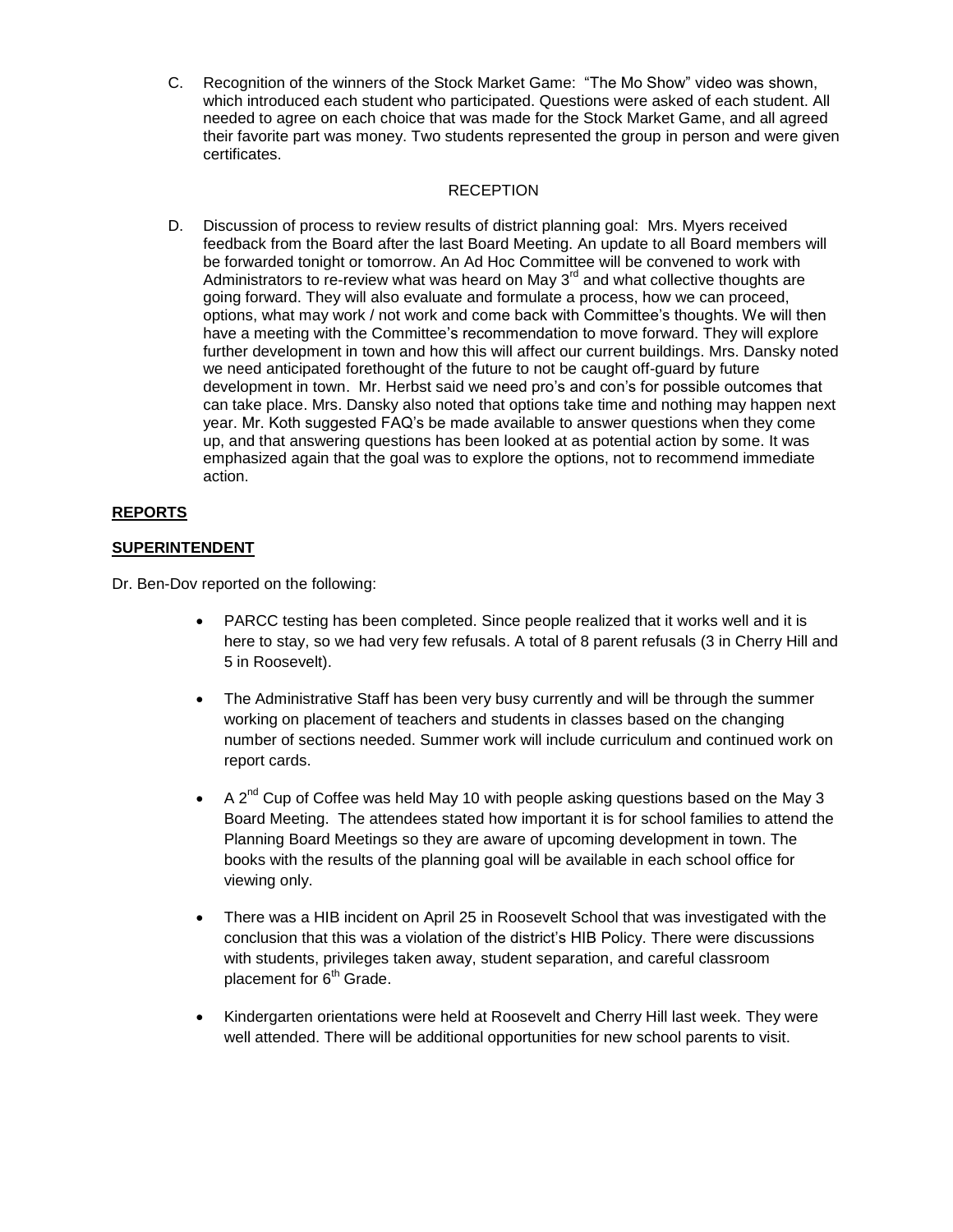- Christine Moran, new Supervisor of Curriculum and Instruction for 2017-2018, has distinguished herself previously and we welcome her officially.
- An impressive production of Macbeth was performed by  $6<sup>th</sup>$  grade students in Cherry Hill School. It was excellent and the initiative was greatly appreciated!

## **PRINCIPAL**

Mrs. Heitman reported on the following:

- Kindergarten registration was held this week with a lot of new parents
- Grades 5-6 Field Day was held this week. It was a great event and the children had fun.
- May 18 will be the Grade 6 class trip
- A Health Fair was held at Cherry Hill and Roosevelt Schools with nurses working together and Andrea Friedlander helping
- $\bullet$  We have a teacher who loves the theatre and our  $6<sup>th</sup>$  Grade students performed a 45minute version of Macbeth this week. This happened with the Art Teacher's, parents' and students' support, and will be performed for Grades 5-6 next week. Cherry Hill has different things going on and this was something new. This was a challenge for the children and she was very proud of them.
- PARCC testing has been completed at Cherry Hill with one more day at Roosevelt. There was an accident that knocked out power for a wide area on that side of town for an entire day, and one testing session at Roosevelt School had to be rescheduled.
- Everyone is excited for Open House next Thursday
- When we come back on Wednesday May 31, NJ ASK will be administered for Grade 4

## **BOARD SECRETARY**

Mr. Bellino did not make a report.

## **PRESIDENT**

Mrs. Myers reported on the following:

 Mr. Sim has been notified by the New Jersey School Boards Association that he passed the Master Board Member examination, satisfied all criteria, including earning a minimum of 40 credits through attendance at Academy programs, the NJSBA Annual Workshop, and a variety of county programs. He will be honored, with other recipients, at the Bergen County School Boards Association Spring Meeting on May 31 at the Holiday Inn in Hasbrouck Heights.

### **COMMITTEES**

No committees reported at this meeting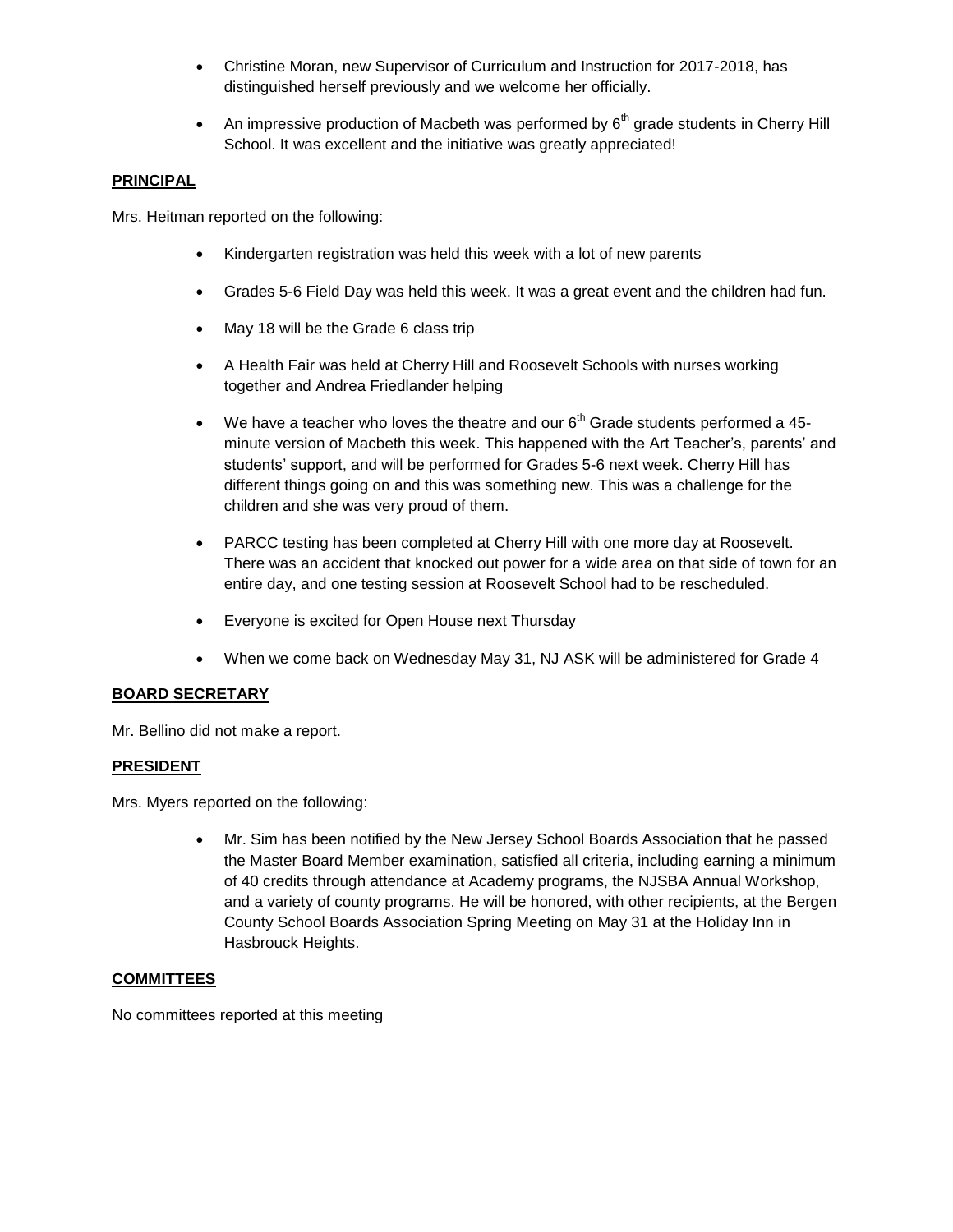### **MOTIONS TO BE ACTED UPON**

### **A**. **ADMINISTRATION/POLICY**

1. That the Board of Education approve the Minutes and Confidential Minutes of May 3, 2017. (Addendum)

## **Motion by: Mr. Busteed, Seconded by: Mr. Herbst**

Ayes: Ms. Danahy, Ms. Dansky, Mr. Herbst, Mr. Koth, Mrs. Myers, Mr. Sim Nays: None Abstains: Mr. Busteed

2. That the Board of Education approve the following class trips:

| Date                           | <b>School</b>      | Grade | <b>Destination</b>                       | Cost to<br><b>District</b> |
|--------------------------------|--------------------|-------|------------------------------------------|----------------------------|
| * June 1                       | Roosevelt          | 3     | <b>Memorial Park</b><br><b>Field Day</b> |                            |
| * June 5 (rain<br>date June 7) | <b>Cherry Hill</b> | $5-6$ | Pepsico Sculpture Garden<br>Purchase, NY | \$425.00                   |
| * June 9                       | Roosevelt          | 3     | Borough Hall<br><b>River Edge</b>        |                            |
| June 15                        | Roosevelt          | 2     | <b>Memorial Park</b><br><b>Field Day</b> |                            |
| June 19                        | Roosevelt          | 5     | <b>Memorial Park</b><br>Picnic           |                            |
| June 21                        | Roosevelt          | 6     | <b>Memorial Park</b><br>Class Picnic     |                            |

## **Motion by: Mr. Herbst, Seconded by: Ms. Dansky**

Ayes: Mr. Busteed, Ms. Danahy, Mrs. Dansky, Mr. Herbst, Mr. Koth, Mrs. Myers, Mr. Sim Nays: None

## **B. CURRICULUM/EDUCATION** -None

### **C. BUILDING & GROUNDS** - None

## **D. FINANCE/GRANTS/GIFTS**

**1**. That the Board of Education approve the bills & claims dated May 2017 totaling \$477,040.58 including checks #39749 through #39843. Payrolls dated April 7, 2017 and April 28, 2017, totaling \$1,105,723.27 issued therefore, a copy of such warrants list be attached as part of these minutes. (Addendum)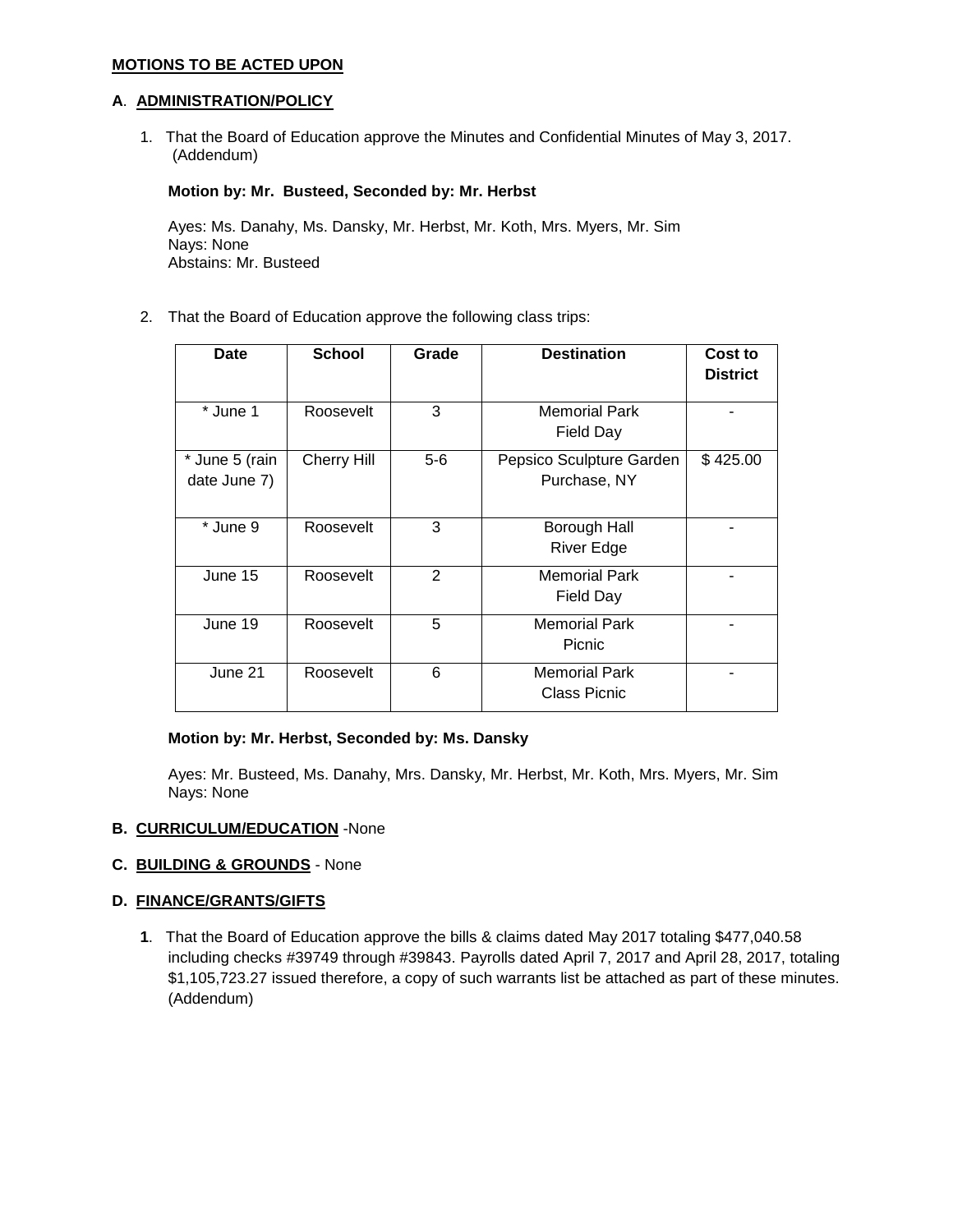- 2. That the Board of Education approve the Budget Transfers for the school year 2016-2017 as of March 31, 2017. (Addendum)
- 3. That the River Edge Board of Education approve the Secretary's and Treasurer's Reports for the period ending April 31, 2017. (Addendum)

Further, we certify that as of April 31, 2017 after review of the secretary's monthly financial report (appropriations section) and upon consultation with the appropriate district officials, to the best of our knowledge, no major account or fund has been overexpended in violation of N.J.A.C. 6A:23- 2.11 and that sufficient funds are available to meet the districts financial obligation for the remainder of the fiscal year. (Addendum)

- 4. That the Board of Education approve the gifts from the Cherry Hill PTO:
	- a. Enhance the Sound System from Tech Media Electronics in the Multi-Purpose Room \$3,000.00 - add a mixer, and portable mikes for plays and personal microphones for PE teachers to enhance sound when teaching.
	- b. Ukulele 30 for a class to include a tuner and Soprano String set \$1,512.02.
	- c. 30-ft ( linear) Climbing Rock Wall for Gymnasium- with installation \$10,677.00 (same as RS has in the new gym). This comes with the mats.

### **Motion by: Ms. Dansky, Seconded by: Mr. Koth**

Ayes: Mr. Busteed, Ms. Danahy, Mrs. Dansky, Mr. Herbst, Mr. Koth, Mrs. Myers, Mr. Sim Nays: None (Mr. Busteed is looking forward to a ukulele concert)

**E. PERSONNEL**

- 1. That the Board of Education, with the recommendation of the Superintendent, approve the employment of Tenured Staff for the 2017-2018 school year as per the list on file in the District Office.
- 2. That the Board of Education, with the recommendation of the Superintendent, approve the employment of Non-tenured Staff for the 2017-2018 school year as per the list on file in the District Office.
- 3. That the River Edge Board approve the enrollment for the months of February, March, and April 2017. (Addendum)
- 4. That the Board of Education authorize the Business Administrator/Board Secretary to hire the following summer custodial helpers to commence on June 26, 2017 through August 4, 2017 for a maximum of 40 hours per week.

| Kieran Brady  | \$9.25/hr. |
|---------------|------------|
| Kevin Monahan | \$9.75/hr. |
| Matt Moroney  | \$9.25/hr. |
| Dylan Shirk   | \$9.25/hr. |

5. That the Board of Education approve the Job Description for the School Business Administrator / Board Secretary. (Addendum)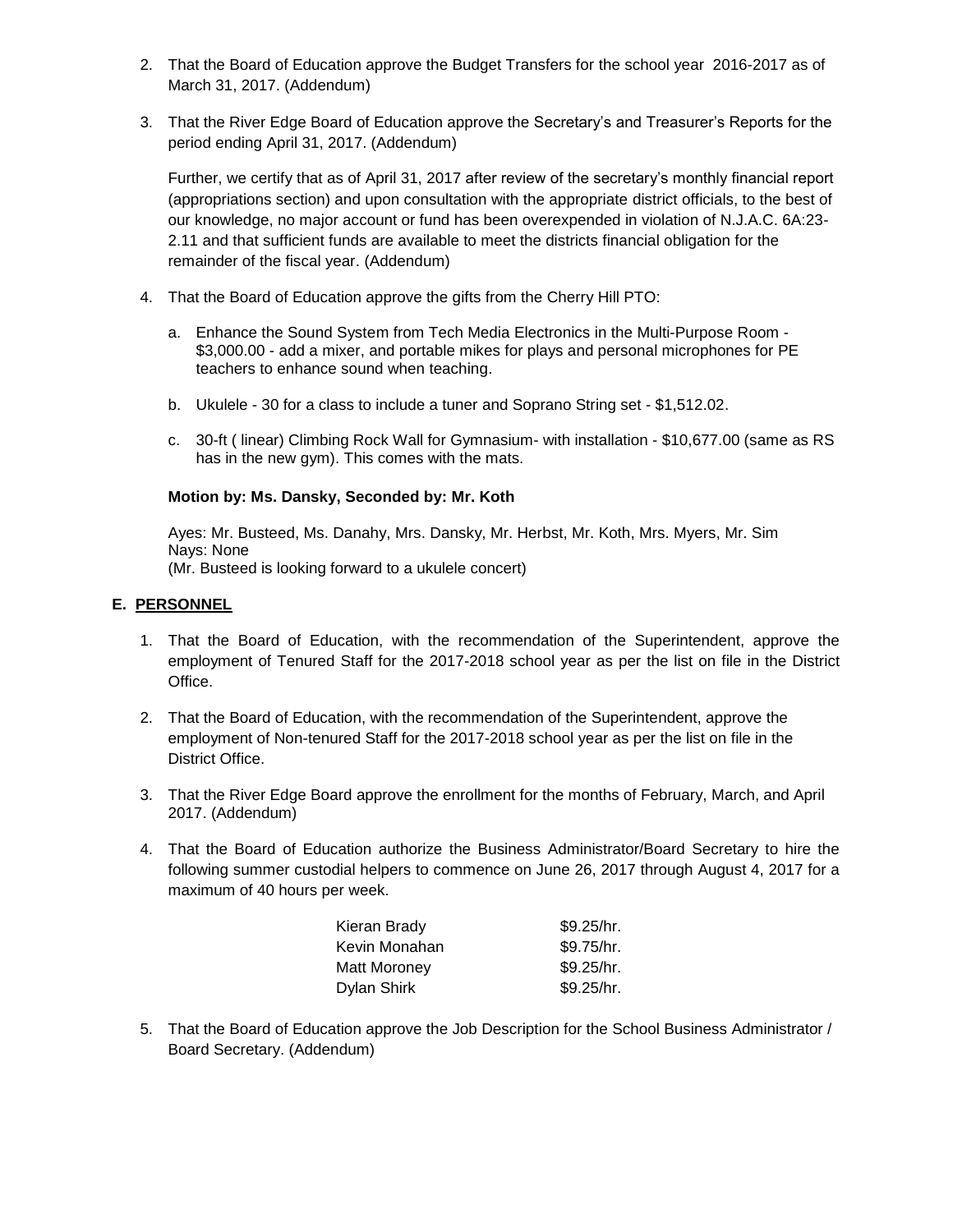- 6. That the Board of Education, with the recommendation of the Superintendent approves a Maternity/Disability leave of absence for Reem Bowers to commence on, or about November 3, 2017 through December 6, 2017, to be followed by a Federal/State Family leave of absence to commence on or about December 6, 2017 through March 5, 2018. (Addendum)
- 7. That the Board of Education, with the recommendation of the Superintendent, approve Luis Cruz as Lead Custodian effective June 1, 2017, as per contract.
- 8. That the Board of Education, with the recommendation of the Superintendent, approve David Cabrera as School Custodian, to commence on June 1, 2017, Step 5. (Addendum)
- 9. That the Board of Education approve a Home Instruction Aide, Kacie Schrettner, from May 15 to on or about June 30, 2017.
- 10. That the Board of Education approve a Home Instructional Aide, Angela Scarpa, who will be employed by Rochelle Park from May 22 to June 30, 2017.

### **Motion by: Mr. Koth, Seconded by: Mr. Sim**

Ayes: Mr. Busteed, Ms. Danahy, Ms. Dansky, Mr. Herbst, Mr. Koth, Mrs. Myers, Mr. Sim Nays: None

\* 11. That the Board of Education approve Christine Moran for the position of Supervisor of Curriculum and Instruction for the 2017-2018 school year.

#### **Motion by: Mr. Sim, Seconded by: Ms. Danahy**

Ayes: Mr. Busteed, Ms. Danahy, Ms. Dansky, Mr. Herbst, Mr. Koth, Mrs. Myers, Mr. Sim Nays: None

### **F. RIVER EDGE SPECIAL EDUCATION**

\* 1. That the Board of Education approve the contract with Bergen County Special Services School for 192/193 services to non-public schools for the 2017-2018 school year. (Addendum)

#### **Motion by: Mr. Busteed, Seconded by: Mr. Herbst**

Ayes: Mr. Busteed, Ms. Danahy, Ms. Dansky, Mr. Herbst, Mr. Koth, Mrs. Myers, Mr. Sim Nays: None

#### **G. REGION V ADMINISTRATION & TRANSPORTATION**

- 1. That the Board of Education approve the bills & claims dated May 2017 totaling \$771,094.00 including checks #68139 through #68296. (Addendum)
- 2. Be it resolved that the Region V Council for Special Education will provide shared services for its member districts and be it further resolved that the River Edge Board of Education, upon recommendation of the Superintendent, approve the following Region V Shared Services Consultants, Psychologists, Learning Disabilities Teacher Consultants, Social Workers, Speech Language Specialists, Occupational and Physical Therapists, Translators to provide evaluations, direct services and consultation, to non-public and public schools for member districts upon request for the 2016-2017 school year. (Addendum)

Jamie Fugowski **Physical Therapist**<br>Gabriella Friedman **Non-public Consult** 

Wendy Herrera Bilingual Psychologist Speak2Me LLC Bilingual Speech and Language Specialist Blanche S. Buchwald Occupational Therapist Non-public Consultant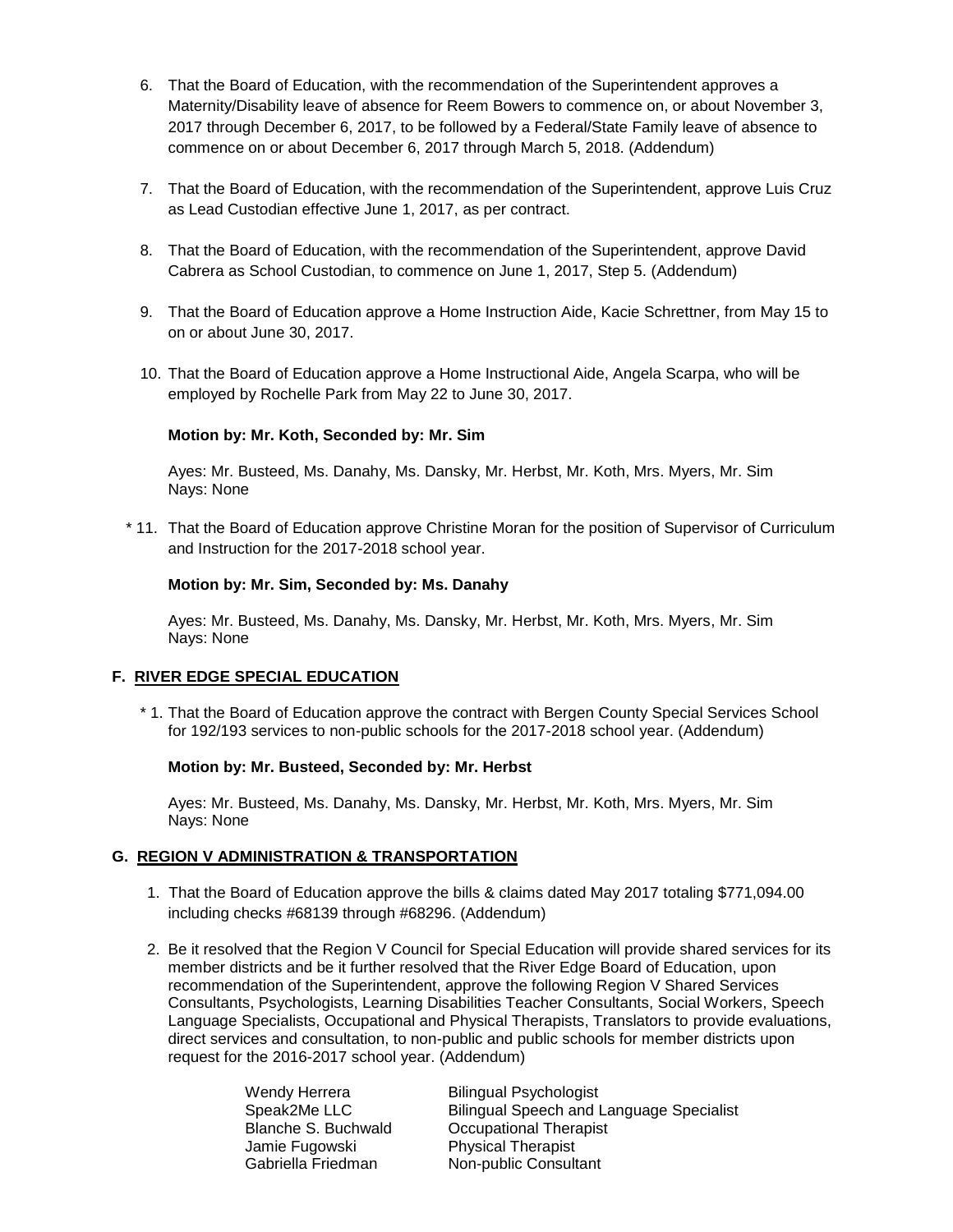3. Be it resolved that the Region V Council for Special Education will provide shared services for its member districts and be it further resolved that the River Edge Board of Education, upon recommendation of the Superintendent, approve the following Region V Shared Services Consultants, Psychologists, Learning Disabilities Teacher Consultants, Social Workers, Speech Language Specialists, Occupational and Physical Therapists, Translators to provide evaluations, direct services and consultation, to non-public and public schools for member districts upon request for the 2017-2018 school year. (Addendum)

| Christine D. Horohoe     | <b>Behaviorist</b>                              |
|--------------------------|-------------------------------------------------|
| Jaclyn Mulligan          | <b>Behaviorist</b>                              |
| Kerrie O'Hagan           | <b>Behaviorist</b>                              |
| <b>Kerry Shelby</b>      | Teacher of the Deaf                             |
| Power Grip Therapy LLC   | Occupational Therapist                          |
| Juan Carlos Castellanos  | <b>Occupational Therapist</b>                   |
| Jennifer Ciano           | <b>Certified Occupational Therapy Assistant</b> |
| Work N Play Inc          | <b>Occupational Therapist</b>                   |
| Jessica Landa            | Occupational Therapist                          |
| Yaffa Markowitz          | <b>Occupational Therapist</b>                   |
| Elana Rosenbaum          | <b>Occupational Therapist</b>                   |
| Elissa Siev              | Occupational Therapist                          |
| Jessica Spier            | Occupational Therapist                          |
| Jennifer Harcsztark      | <b>Physical Therapist</b>                       |
| Jacqueline Finnen Baggio | <b>Physical Therapist</b>                       |
| Magen Kennedy            | <b>Physical Therapist</b>                       |
| Nicole Hill              | <b>Physical Therapist</b>                       |
| Caitlin Nordstrom        | <b>Physical Therapist</b>                       |
| S. Tate Rawson Hegarty   | <b>Physical Therapist</b>                       |
| Colette Robinson         | <b>Physical Therapist</b>                       |
| Lauren Spallone          | <b>Physical Therapy Assistant</b>               |
| Sara Engel               | Speech and Language Specialist                  |
| Pnina Fessel             | Speech and Language Specialist                  |
| Andrea Gaynes            | Speech and Language Specialist                  |
| Evy Libien               | Speech and Language Specialist                  |
| Kristi McHale            | Speech and Language Specialist                  |
| Let's Schmooze Inc       | Speech and Language Specialist                  |
| Mary Jo Mule Simeone     | Speech and Language Specialist                  |
|                          |                                                 |

4. That the Board of Education approve the following bid results from the April 28, 2017 bid:

| Route #   | <b>Transporter</b>           | Per Diem   |
|-----------|------------------------------|------------|
| 2402      | <b>Valley Transportation</b> | \$175.00   |
| 2403      | We Care                      | 251.00     |
| 2504      | <b>Swift Medical Care</b>    | 118.00     |
| 2505      | <b>Swift Medical Care</b>    | 169.00     |
| 2506      | <b>Valley Transportation</b> | 145.00     |
| 2508      | Destiny 23                   | 187.00     |
| 2409      | <b>Valley Transportation</b> | 114.00     |
| 2410      | Morgan Ed Services           | 219.00     |
| 2412      | Morgan Ed Services           | 219.00     |
| 2413      | Destiny 23                   | 179.00     |
| 2414      | <b>Valley Transportation</b> | 197.00     |
| 2415      | Ombali LLC                   | 120.00     |
| 2416      | John Leckie Inc.             | 146.99     |
| 2417      | Jacoup's Transport           | 144.30     |
| 2418      | Destiny 23                   | 182.00     |
| 2419      | John Leckie Inc.             | 247.98     |
| 2420      | John Leckie Inc.             | 375.98     |
| 2421      | Morgan Ed Service            | 236.00     |
| 2422-2438 | John Leckie Inc.             | \$5,457.74 |